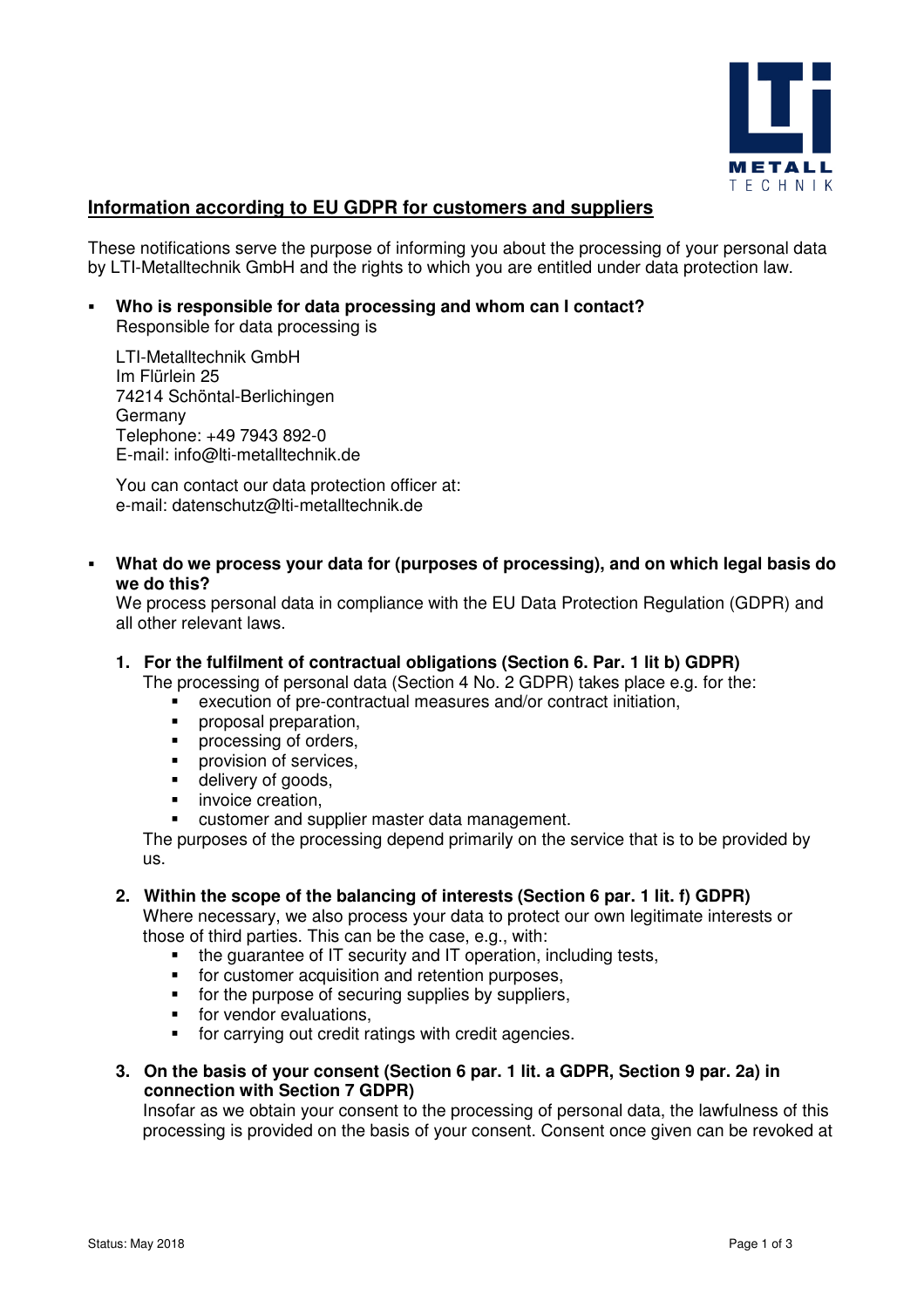

any time. Please note that the revocation is effective for the future. Any processing carried out before this revocation is not affected by this.

## **4. Processing due to legal requirements (Section 6 par. 1 lit c GDPR)**

It may happen that we process your personal data in order to fulfil legal obligations. This includes, e.g., retention periods under commercial and tax law and, where applicable, information to public authorities in statistical form, based on anonymised data.

# **To whom is the data passed on (categories of recipients)**

Data processing in the group of companies: We have bundled certain data processing processes in our group of companies. Your data is processed centrally at LTI-Metalltechnik for customer support (e.g. sales, quality management) or invoice processing.

External contractors and service providers (contract processors):

In order to satisfy our tasks and the performance of the contract, we use external contractors and service providers in some cases. These include, e.g. document shredders, logistics, IT service providers. Separate order processing contracts have been concluded with these service providers.

#### Other recipients:

In addition, data may be passed on to recipients to whom we are obliged by law (e.g. law enforcement authorities, courts) to do so.

#### **Data storage duration**

When necessary, we process and store your personal data for the duration of our business relationship. This also includes the initiation and processing of a contract/order. In addition, we are obliged to comply with various storage obligations that result from the German Commercial Code, among other things. Finally, the storage period also is the consequence of additional statutory limitation periods, which can normally amount to 3 years, but also extend up to 30 years.

#### **Data transmission to third countries**

We do not transfer personal data to countries outside a member state of the European Union or to any other state party to the Agreement on the European Economic Area.

#### **Rights of persons concerned**

You can use the contact data provided above to request information about your personal data stored. (Section 15 GDPR). You may also request the correction or deletion of your data under certain conditions (sections 16 and 17 GDPR). You have the right to request that the processing of your personal data be restricted (Section 18 GDPR). In addition, you have the right to have the data you provide published in a structured, common machine-readable format (Section 20 GDPR).